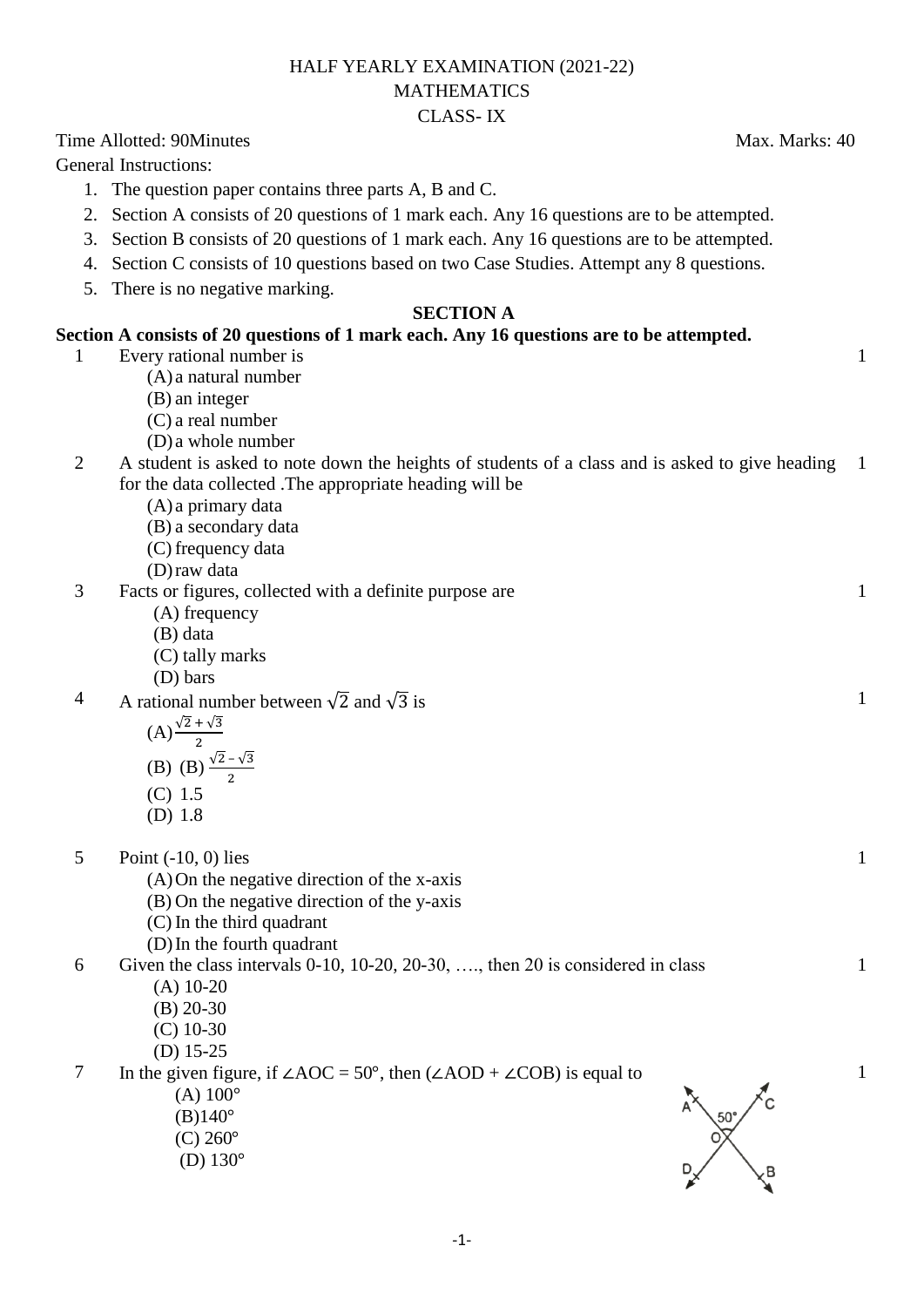8 On simplifying  $(\sqrt{5} + \sqrt{7})^2$ , we get (A) 12  $(B)\sqrt{35}$ (C)  $\sqrt{5} + \sqrt{7}$ (D)  $12 + 2\sqrt{35}$ 1 9 If y co-ordinate of a point is 0, then this point always lies (A)In I quadrant (B) In II quadrant (C) On x-axis (D)On y-axis 1

10 What is common between the three angles of a triangle and a linear pair axiom? (A)Angles are equal

- (B) In both cases, sum of angles is 180
- (C) In triangle, there are three angles and in linear pair there are two angles
- (D)None of these



- $(A) 43^{\circ}$
- $(B)$  40 $^{\circ}$
- $(C)$  83 $\circ$
- (D)  $97^\circ$

12 In triangles ABC and PQR, AB = AC,  $\angle C = \angle P$  and  $\angle B = \angle Q$ . The two triangles are (A) Isosceles but not congruent

- (B) Isosceles and congruent
- (C) Congruent but not isosceles
- (D)Neither congruent nor isosceles

13 The equation of x-axis is of the form

 $(A) x = 0$  $(B)y = 0$  $(C) x + y = 0$ (D)  $x = y$ 

14 Which one of the following represents a bar graph correctly? 1



- 15 Angles of triangle are in the ratio 2:4:3. The smallest angle of the triangle is
	- $(A) 60<sup>0</sup>$
	- (B)  $40^0$
	- $(C) 80^0$
	- (D)  $20^0$



1

1

1

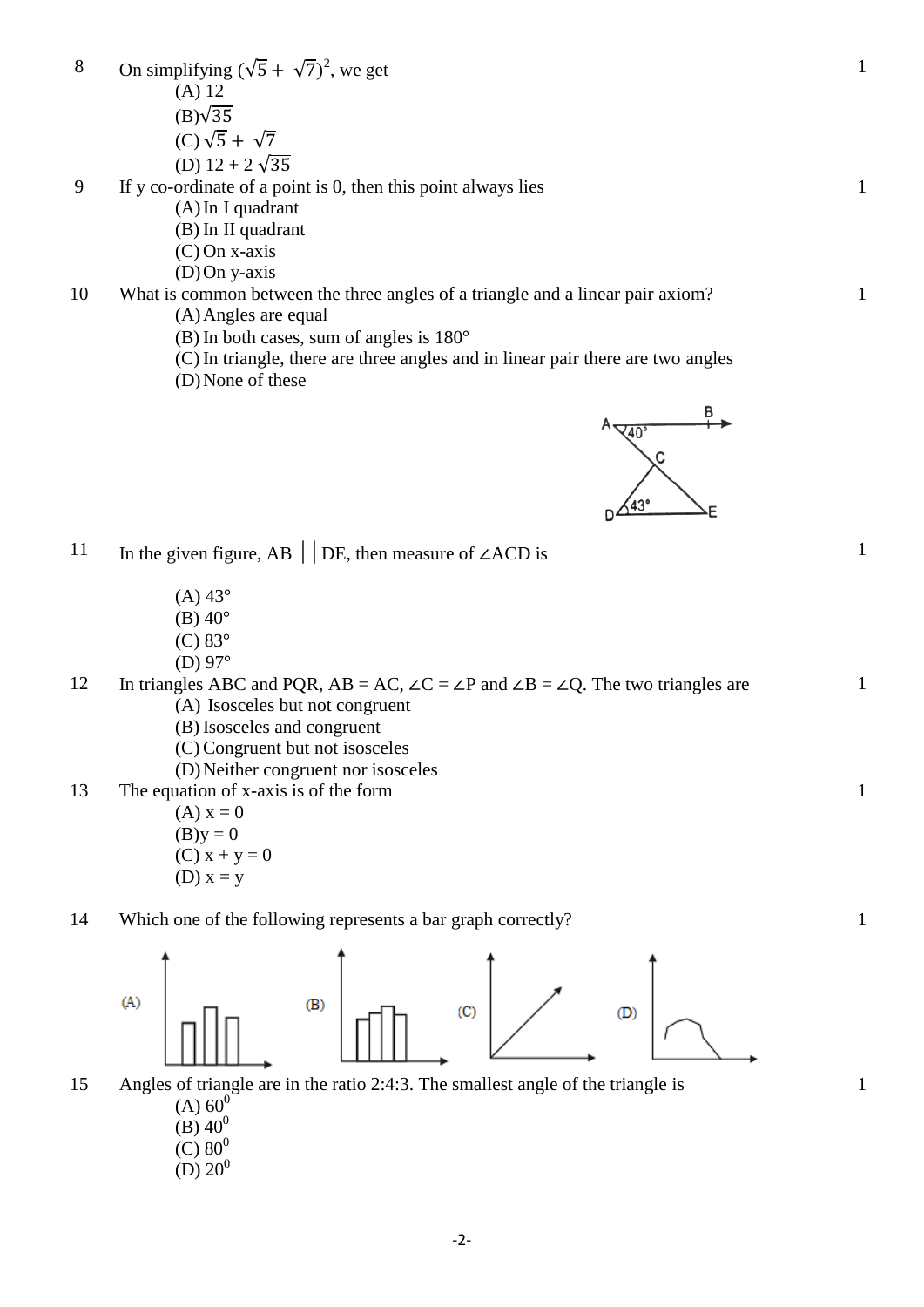1 16 The value of  $\frac{\sqrt{32} + \sqrt{48}}{\sqrt{8} + \sqrt{12}}$  is equal to  $(A)$   $\sqrt{2}$ (B) 2 (C) 4 (D) 8 17 From the given figure, find ∠ACD 1 ้ฉว  $(A)140^{\circ}$  $(B)$  83 $\circ$ (C) 123  $140^\circ$ (D)  $40^{\circ}$  $\overline{B}$ 18 In  $\triangle$  PQR,  $\angle$ R =  $\angle$ P, QR = 4 cm and PR = 5 cm. Then the length of PQ is 1  $(A)$  4 cm (B) 5 cm (C) 2 cm (D) 2.5 cm 19 In histogram also we use bars and values. How it is different from bar graph? 1 (A)No difference (B) Histograms are same as bars but joined together (C) We use class intervals instead of variables (D)Both (A) and (B) are correct 20 If p/q form of  $0.\overline{38}$  is m/n, then find the value of m + n 1 (A) 137 (B) 90 (C) 140 (D) 130 **SECTION B Section B consists of 20 questions of 1 mark each. Any 16 questions are to be attempted.** 21 In a morning walk, I had 20 rounds of a park. During this period, I came across person A, 1 person B, person C and person D, 11 times, 7 times, 10 times and 5 times respectively. I want to represent this data graphically, which of the following is the best representation? (A)Bar graph (B) Histogram with unequal widths (C) Histogram with equal widths (D)None of these 22 A point both of whose coordinates are negative will lie in 1 (A)I quadrant (B) II quadrant (C) III quadrant (D)IV quadrant 23 In the given figure, side BC of ∆ABC has been produced to a point D. If 1  $\angle A = 3y^{\circ}$ ,  $\angle B = x^{\circ}$ ,  $\angle C = 5y^{\circ}$  and  $\angle CBD = 7y^{\circ}$  then the value of x is  $(A)60^{\circ}$  (B)50°  $(C)45^{\circ}$  (D)35°

24 In  $\triangle ABC$ , BC = AB and  $\angle B = 80^\circ$ . Then  $\angle A$  is equal to

(A)  $80^{\circ}$  (B)  $40^{\circ}$  (C)  $50^{\circ}$  (D)  $100^{\circ}$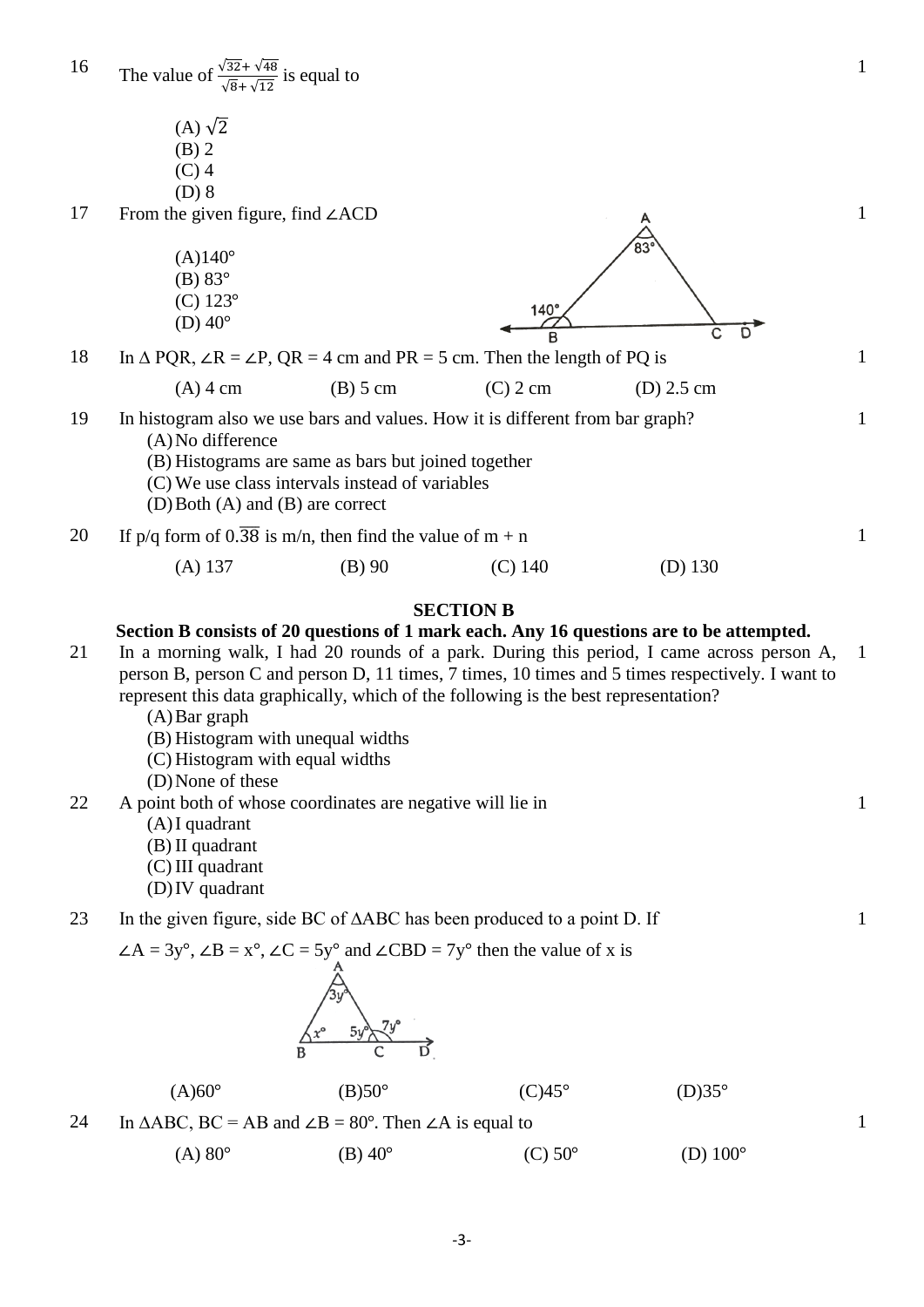| 25       | The range of the data:                                                                                                                                                                                                                                                                                                                                        |                        |                         |                      | $\mathbf{1}$                 |
|----------|---------------------------------------------------------------------------------------------------------------------------------------------------------------------------------------------------------------------------------------------------------------------------------------------------------------------------------------------------------------|------------------------|-------------------------|----------------------|------------------------------|
|          | 25, 18, 20, 22, 16, 6, 17, 15, 12, 30, 32, 10, 19, 8, 11, 20 is                                                                                                                                                                                                                                                                                               |                        |                         |                      |                              |
|          | $(A)$ 10                                                                                                                                                                                                                                                                                                                                                      | $(B)$ 15               | $(C)$ 18                | $(D)$ 26             |                              |
| 26       | Which of the following is irrational?                                                                                                                                                                                                                                                                                                                         |                        |                         |                      |                              |
|          | (A) 0.14                                                                                                                                                                                                                                                                                                                                                      | $(B)0.14\overline{16}$ | $(C) 0.\overline{1416}$ | (D)0.4014001400014   |                              |
| 27<br>28 | If $AB = QR$ , $BC = PR$ and $CA = PQ$ , then<br>$(A)\Delta ABC \cong \Delta PQR$<br>$(B) \triangle CBA \cong \triangle P RQ$<br>$(C)\Delta BAC \cong \Delta RPQ$<br>$(D)\Delta PQR \cong \Delta BCA$<br>$2\sqrt{3} + \sqrt{3}$ is equal to                                                                                                                   |                        |                         |                      | $\mathbf{1}$<br>$\mathbf{1}$ |
|          | (A) $2\sqrt{6}$                                                                                                                                                                                                                                                                                                                                               | $(B)$ 6                | (C) $3\sqrt{3}$         | (D) $4\sqrt{6}$      |                              |
| 29       | Two angles measure $a - 60^{\circ}$ and $123^{\circ}$ - 2a. If each one is opposite to equal sides of an isosceles<br>triangle, then find the value of a.                                                                                                                                                                                                     |                        |                         |                      | $\mathbf{1}$                 |
|          | $(A) 61^{\circ}$                                                                                                                                                                                                                                                                                                                                              | (B) $123^{\circ}$      | $(C)$ 70 $\degree$      | (D) none of these    |                              |
| 30       | In a class of 50 students, weights of the students were taken and it was found that for 25<br>students, weights were of different values and other students had weights as those of the 25<br>values. This data can be represented well as<br>(A) Raw data<br>(B) Frequency distribution data<br>(C) Grouped frequency distribution data<br>(D) None of these |                        |                         |                      | $\mathbf{1}$                 |
| 31       | On plotting the points $O(0, 0)$ , $A(3, 0)$ , $B(3, 4)$ , $C(0, 4)$ and joining OA, AB, BC and CO<br>which of the following figure is obtained?<br>$(A)$ Square<br>(B) Rectangle<br>(C) Trapezium<br>(D) Rhombus                                                                                                                                             |                        |                         |                      | $\mathbf{1}$                 |
| 32       | If one angle of a triangle is equal to the sum of the other two angles, then the triangle is<br>(A) An isosceles triangle<br>(B) An obtuse triangle<br>(C) An equilateral triangle<br>(D) A right triangle                                                                                                                                                    |                        |                         |                      | $\mathbf{1}$                 |
| 33       | Which of the following is not a criterion for congruence of triangles?<br>$\mathbf{1}$                                                                                                                                                                                                                                                                        |                        |                         |                      |                              |
| 34       | $(A)$ SAS<br>$\sqrt{10} \times \sqrt{15}$ is equal to                                                                                                                                                                                                                                                                                                         | $(B)$ ASA              | $(C)$ SSA               | $(D)$ SSS            | $\mathbf{1}$                 |
| 35       | $(A)$ 6 $\sqrt{5}$<br>The value of $(-3)^{-4}$ is                                                                                                                                                                                                                                                                                                             | (B) $5\sqrt{6}$        | $(C)\sqrt{25}$          | (D) $10\sqrt{5}$     | $\mathbf{1}$                 |
|          | $(A)$ 12                                                                                                                                                                                                                                                                                                                                                      | $(B)$ 81               | $(C)^{-1}_{12}$         | $(D)^{\frac{1}{81}}$ |                              |
| 36       | Which of the points $P(0, 3)$ , Q $(1, 0)$ , R $(0, -1)$ , S $(-5, 0)$ , T $(1, 2)$ do not lie on the x-axis?<br>$(A)$ P and R only<br>(B) Q and S only<br>$(C)$ P, R and T<br>$(D)$ Q, S and T                                                                                                                                                               |                        |                         |                      | $\mathbf{1}$                 |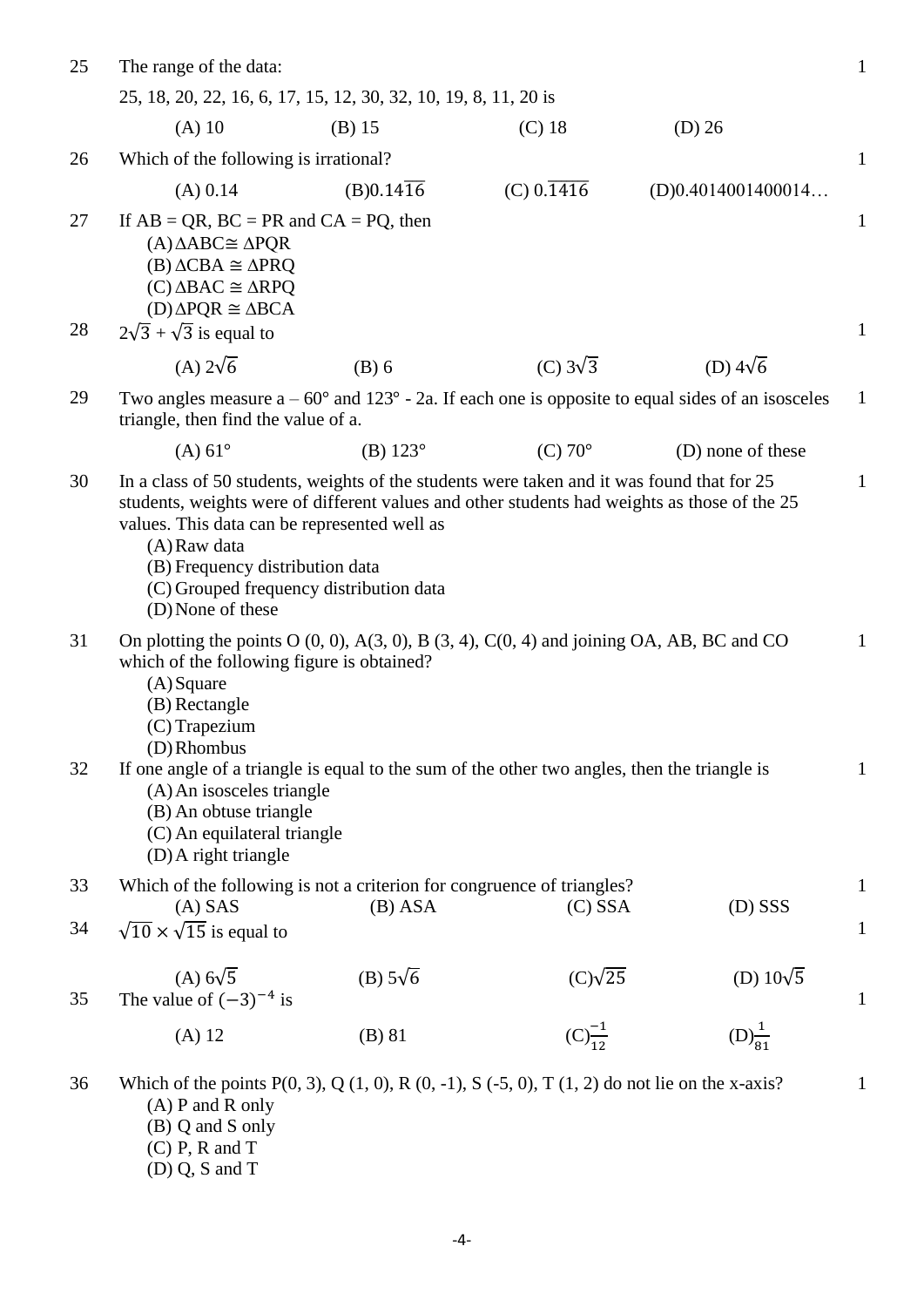- 37 Choose the correct statement from the following:
	- (A)A triangle has two right angles
	- (B) All the angles of a triangle are more than  $60^{\circ}$
	- (C) An exterior angle of a triangle is always greater than the opposite interior angles (D) All the angles of a triangle are less than  $60^{\circ}$
- 38 In the given figure, if AB  $\vert$   $\vert$  CD  $\vert$   $\vert$  EF, PQ  $\vert$   $\vert$  RS, ∠RQD = 25° and ∠CQP =  $60^\circ$ , then ∠QRS is equal to
	- (A)  $85^{\circ}$  (B)  $135^{\circ}$  (C)  $145^{\circ}$  (D)  $110^{\circ}$



39  $\frac{1}{2}$  $\frac{1}{\sqrt{9}-\sqrt{8}}$  is equal to

(A)
$$
\frac{1}{2}
$$
 (3 - 2 $\sqrt{2}$   
\n(B) $\frac{1}{3+2\sqrt{2}}$   
\n(C) 3 -2 $\sqrt{2}$   
\n(D) 3 + 2 $\sqrt{2}$ 

- 40 In the given figure, measure of ∠BOC is
	- $(A)$  50 $^{\circ}$  $(B)$  65 $\degree$  $(C)$  60 $\degree$ (D)  $55^\circ$



#### **SECTION C Case Study based questions: Section C consists of 10 questions based on two Case Studies. Attempt any 8 questions. Q41-Q45 are based on Case Study – 1**

**Case Study – 1**

Isosceles triangles were used to construct a bridge in which the base (unequal side) of an isosceles triangle is 4 cm and its perimeter is 20 cm.



- 41 What is the length of equal sides?
	- (A) 2 cm
	- (B) 3 cm
	- (C) 8 cm
	- (D) 10cm

1

1

1

1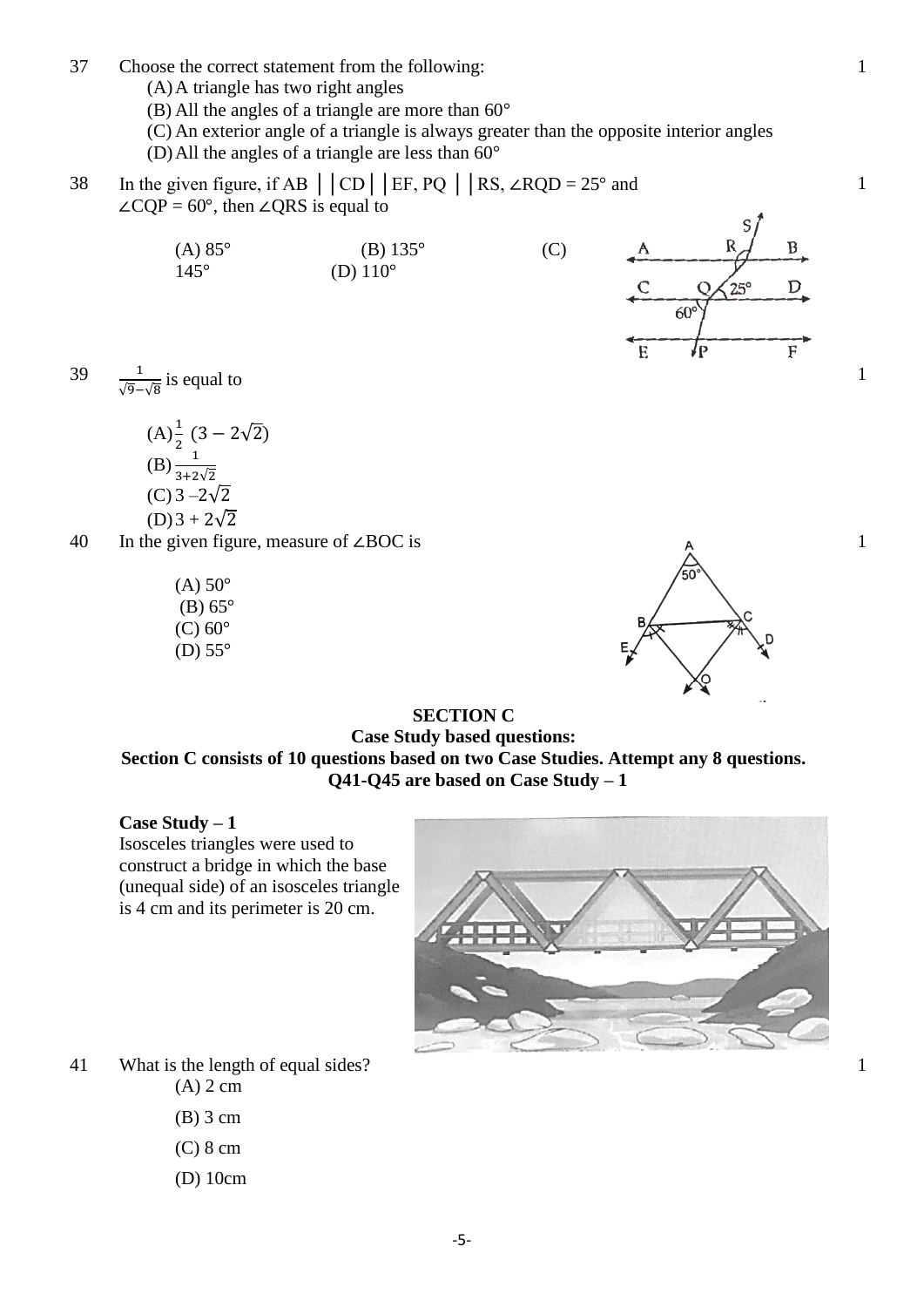42 What is the Heron's formula for the area of triangle?

(A) 
$$
\sqrt{s(s + a)(s - b)(s - c)}
$$
  
\n(B) 
$$
\sqrt{s(s + a)(s + b)(s + c)}
$$
  
\n(C) 
$$
\sqrt{s(s - a)(s - b)(s - c)}
$$
  
\n(D) 
$$
\sqrt{s(s.a)(s.b)(s.c)}
$$

43 What is the semi perimeter of the highlighted triangle?

(A) 30 cm (B) 40 cm (C) 10 cm (D) 50 cm

1

1

1

1

1

1

44 What is the area of the highlighted triangle?

 $(A)4\sqrt{15}$  cm<sup>2</sup>  $(B)$  4 cm<sup>2</sup>  $(C)\sqrt{15}$  cm<sup>2</sup> (D)  $20 \text{ cm}^2$ 

45 If the sides of the triangle are in the ratio 3 : 5: 7 and its perimeter is 300 m. Find its area.

 $(A)100\sqrt{2}$  m<sup>2</sup> (B)  $500\sqrt{2}$  m<sup>2</sup> (C)  $1500\sqrt{3}$  m<sup>2</sup>  $(D)200\sqrt{3}$  m<sup>2</sup>

## **Q46-Q50 are based on Case Study – 2**

#### **Case Study – 2**

Prime Minister's National Relief Fund (also called as PMNRF in short) is the fund raised to provide support for people affected by natural and man-made disasters. Natural disasters that are covered under this include flood, cyclone, earthquake etc. Man-made disasters that are included are major accidents, acid attacks, riots, etc.



सत्यमेव जयते Prime Minister **National Relief Fund** 

Two friends Sita and Gita, together contributed  $\square 200$  towards Prime Minister's Relief Fund. 46 Which out of the following is not the linear equation in two variables?

 $(A)2x +y= 3$  $(B)$  4 = 5x – 4y  $(C) x<sup>2</sup> + x = 1$  $(D)x - \sqrt{2}y = 3$ 

47 How to represent the above situation in linear equations in two variables?

(A)  $2x + y = 200$ 

- (B)  $x + y = 200$
- (C)  $200x = y$
- (D)  $200 + x = y$